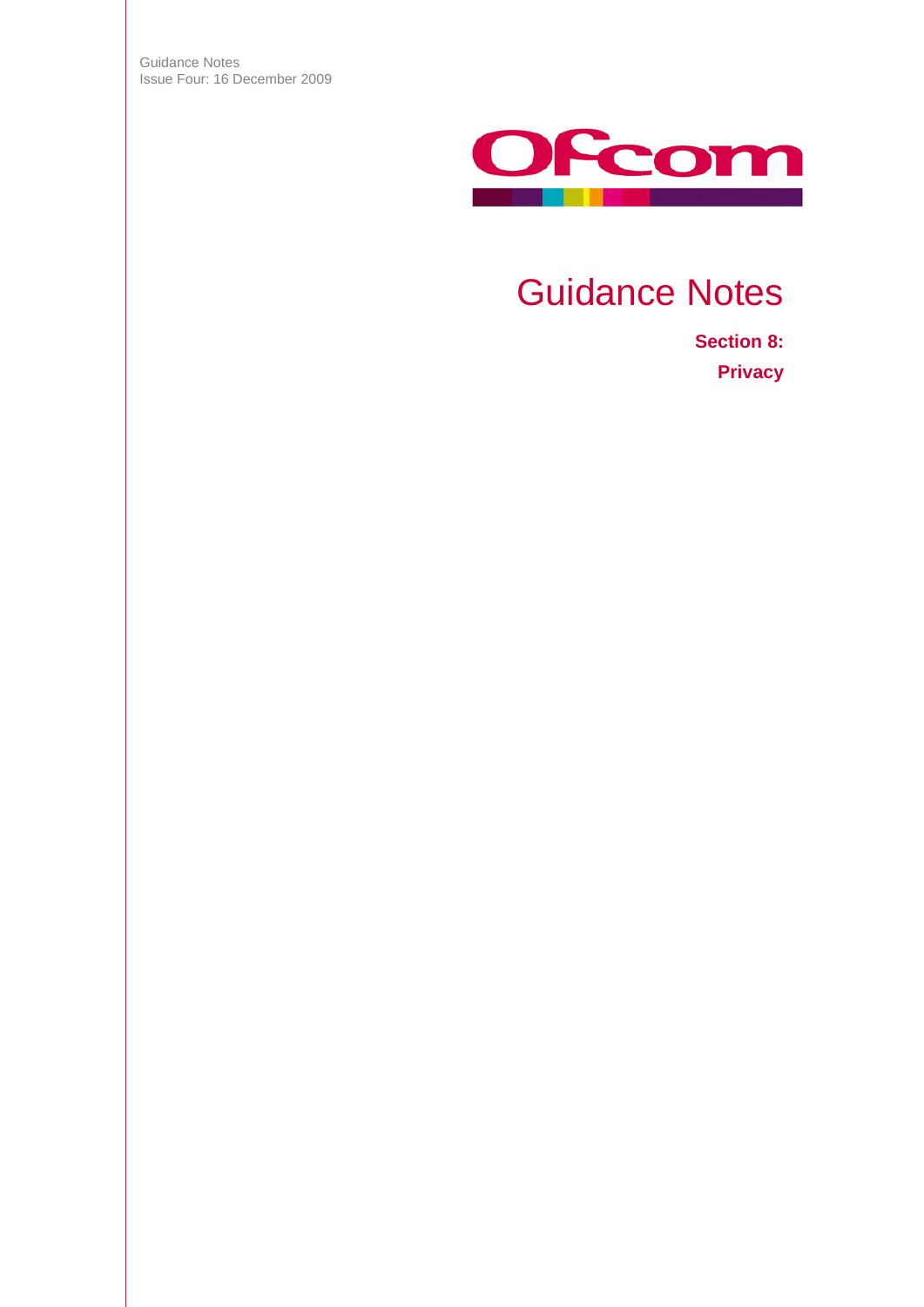Guidance Notes Issue Four: 16 December 2009

# **Section Eight Privacy Guidance**

This guidance is provided to assist broadcasters in interpreting and applying the Broadcasting Code. Research which is relevant to this section of the Broadcasting Code is indicated below.

Every complaint or case will be dealt with on a case by case basis according to the individual facts of the case.

We draw broadcasters' attention to the legislative background of the Code which explains that:

"Broadcasters are reminded of the legislative background that has informed the rules, of the principles that apply to each section, the meanings given by Ofcom and of the guidance issued by Ofcom, all of which may be relevant in interpreting and applying the Code. No rule should be read in isolation but within the context of the whole Code including the headings, cross references and other linking text."

#### **Practice to follow 8.1 An infringement of privacy in connection with obtaining material**

Ofcom may only consider an infringement of privacy in the making of a programme if the programme is broadcast.

# **Private lives, public places and legitimate expectation of privacy**

Privacy is least likely to be infringed in a public place. Property that is privately owned, as are, for example, railway stations and shops, can be a public place if readily accessible to the public. However, there may be circumstances where people can reasonably expect a *degree* of privacy even in a public place. The degree will always be dependent on the circumstances.

Some activities and conditions may be of such a private nature that filming, even in a public place where there was normally no reasonable expectation of privacy, could involve an infringement of privacy. For example, a child in state of undress, someone with disfiguring medical condition or CCTV footage of suicide attempt.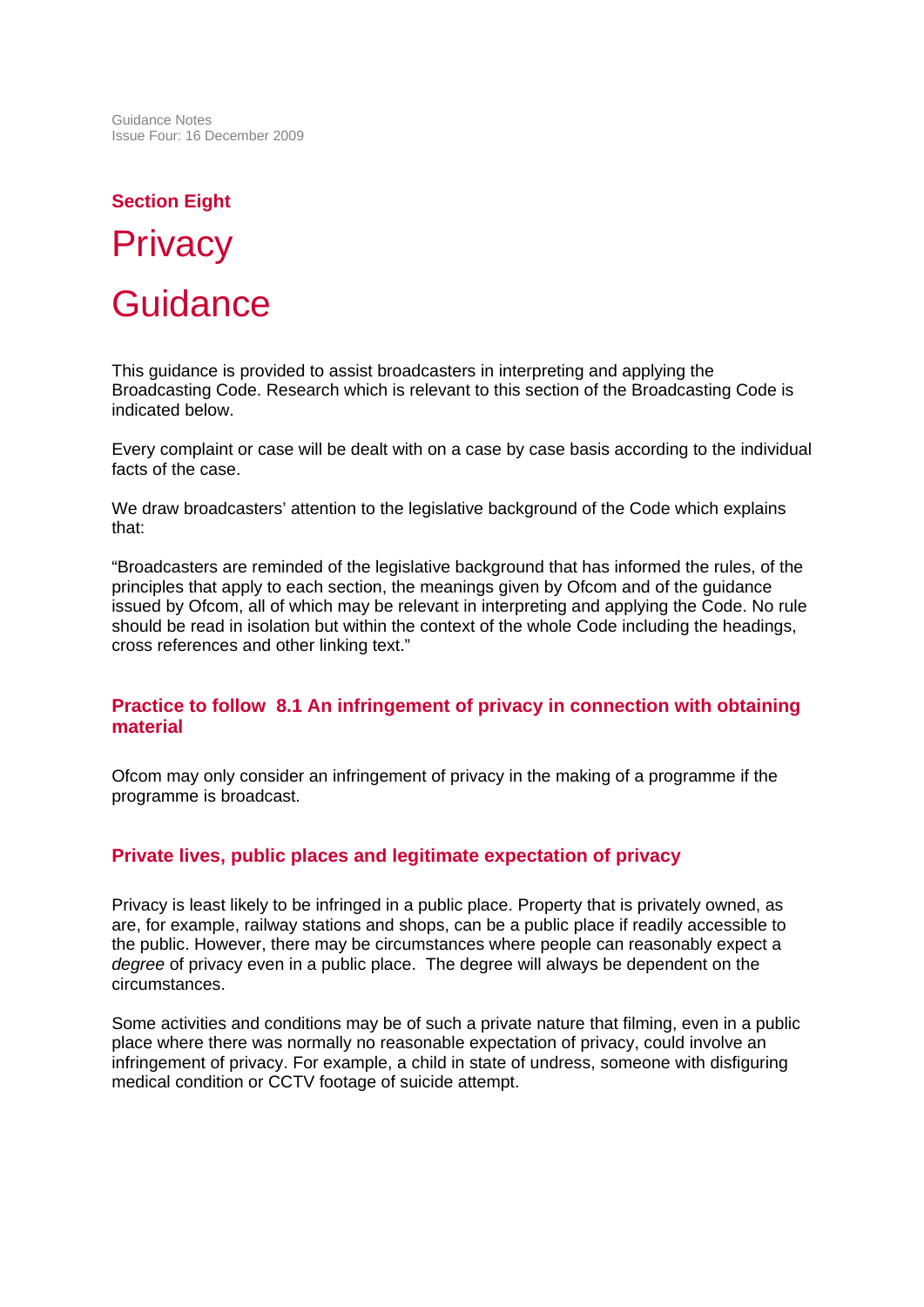# **Practice to follow 8.11 Doorstepping**

Doorstepping may be used (depending on the circumstances) where there has been repeated refusal to grant an interview (or a history of such refusals) or the risk exists that a protagonist might disappear. In such circumstances, broadcaster may themselves require programme-makers to refer to the responsible editor first.

Doorstepping in public places is most frequently and in most circumstances acceptably used in news programmes, where journalists often film and record those in the news without having pre-arranged the interview.

#### **Practice to follow 8.12 Telephone calls**

It is acceptable to record telephone calls for note taking purposes.

#### **Practice to follow 8.13 Surreptitious filming or recording**

Broadcasters normally have their own procedures in place to authorise such filming or recording. In such circumstances, broadcaster may themselves require programme-makers to refer to the responsible editor first.

# **Practice to follow 8.14 The broadcast of material gained by surreptitious filming and recording**

When broadcasting material is obtained surreptitiously, whether in a public or private place, broadcasters should take care not to infringe the privacy of bystanders who may be caught inadvertently in the recording e.g. by obscuring the identity of those recorded incidentally.

Broadcasters should be aware that 'innocent' bystanders can be inadvertently caught (potentially causing an unwarranted infringement of privacy) with the transmission of material gained through surreptitious filming or recording.

Broadcasters should apply the same practice to follow to material shot surreptitiously by others (including CCTV footage) as they do to their own recordings in taking the decision whether to broadcast the material.

# **Practice to follow 8.16 People caught up in emergencies, victims of accidents, or those suffering a personal tragedy**

As has been explained in the foreword to Section Eight: "there may be a strong public interest in reporting on an emergency situation as it occurs and …there may be pressures on broadcasters at the scene of a disaster or emergency that may make it difficult to judge at the time whether filming or recording is an unwarrantable infringement of privacy. These are factors Ofcom will take into account when adjudicating on complaints." For instance, when news crews arrive at the scene of emergencies etc, they often film and record as much